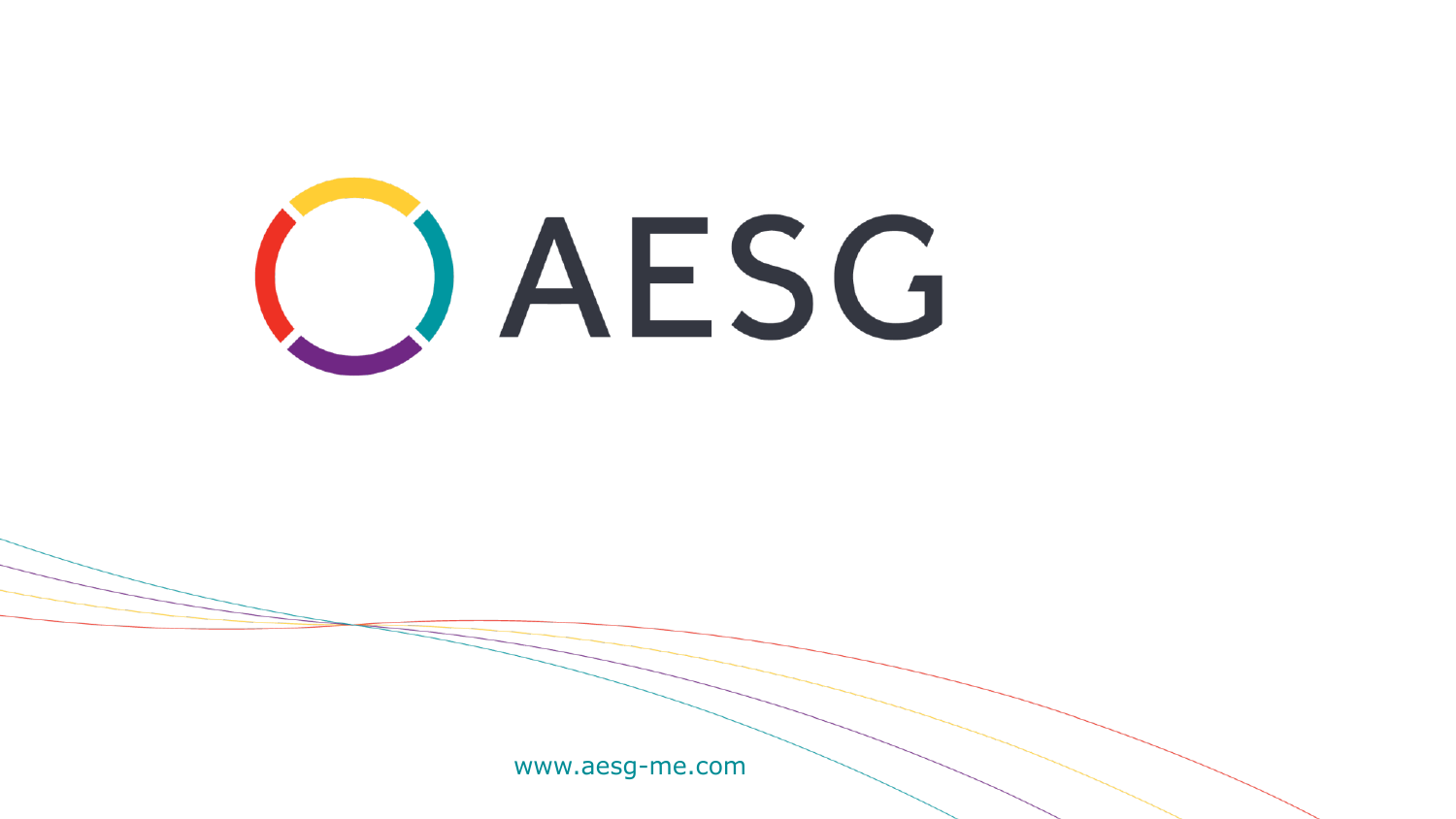

# Computational Fluid Dynamics (CFD) Simulation of Building Fires UCLan Fire and Evacuation Modelling Seminar, 17 Nov 2021 EIC117, UCLan,Preston, PR1 7DR, UK

No.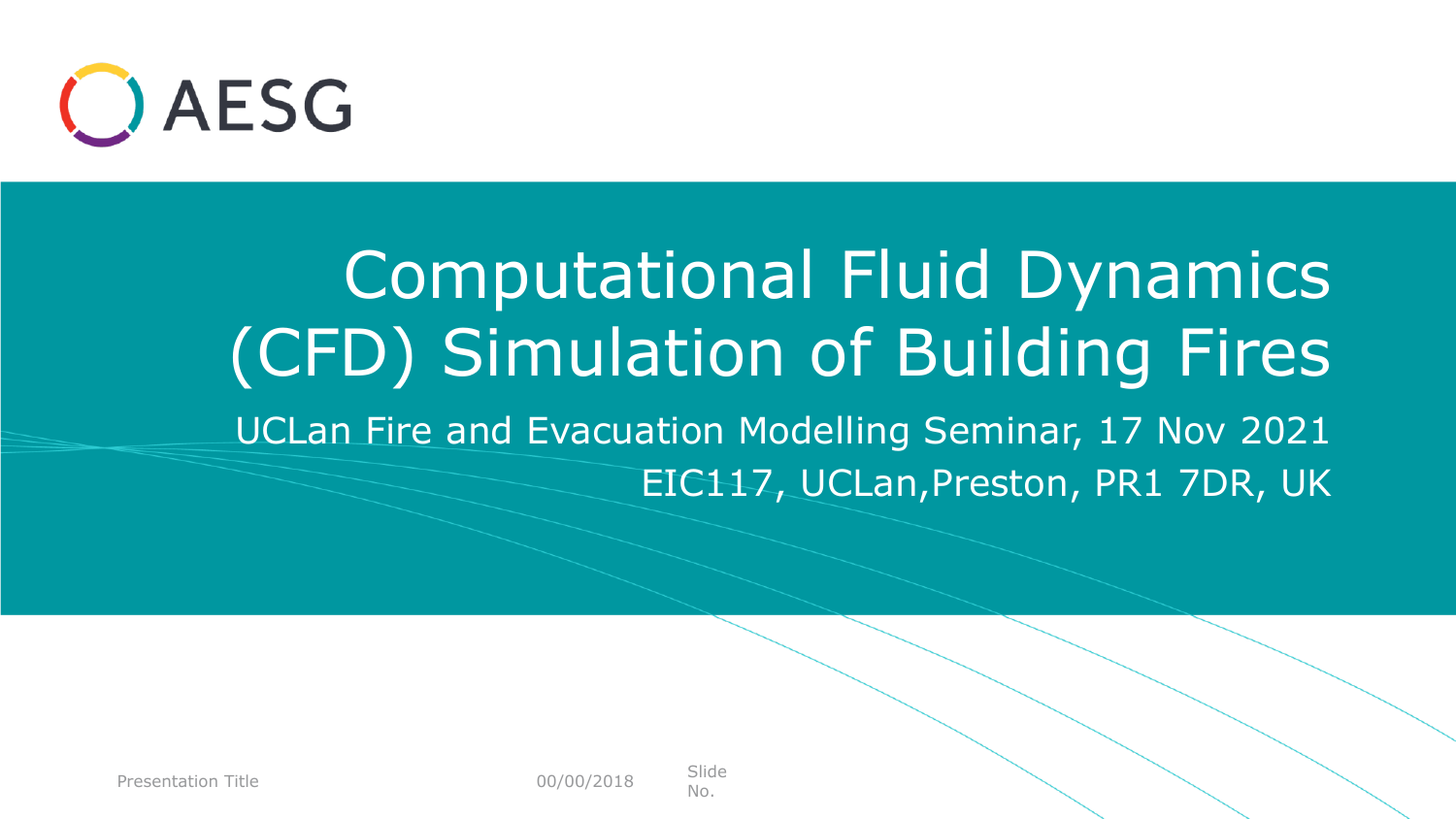# **Introduction**

Jianqiang Mai, Dr MEng BEng CEng MIFireE Associate Director, AESG

- Email: [j.mai@aesg.com](mailto:j.mai@aesg.com) Mob 07449789665
- AESG: 5 offices in UK, Middle East, and Singapore

>150 consultants

27 nationalities

Fire and Life Safety, Façade, Sustainability, Acoustics,

Environmental, Building Physics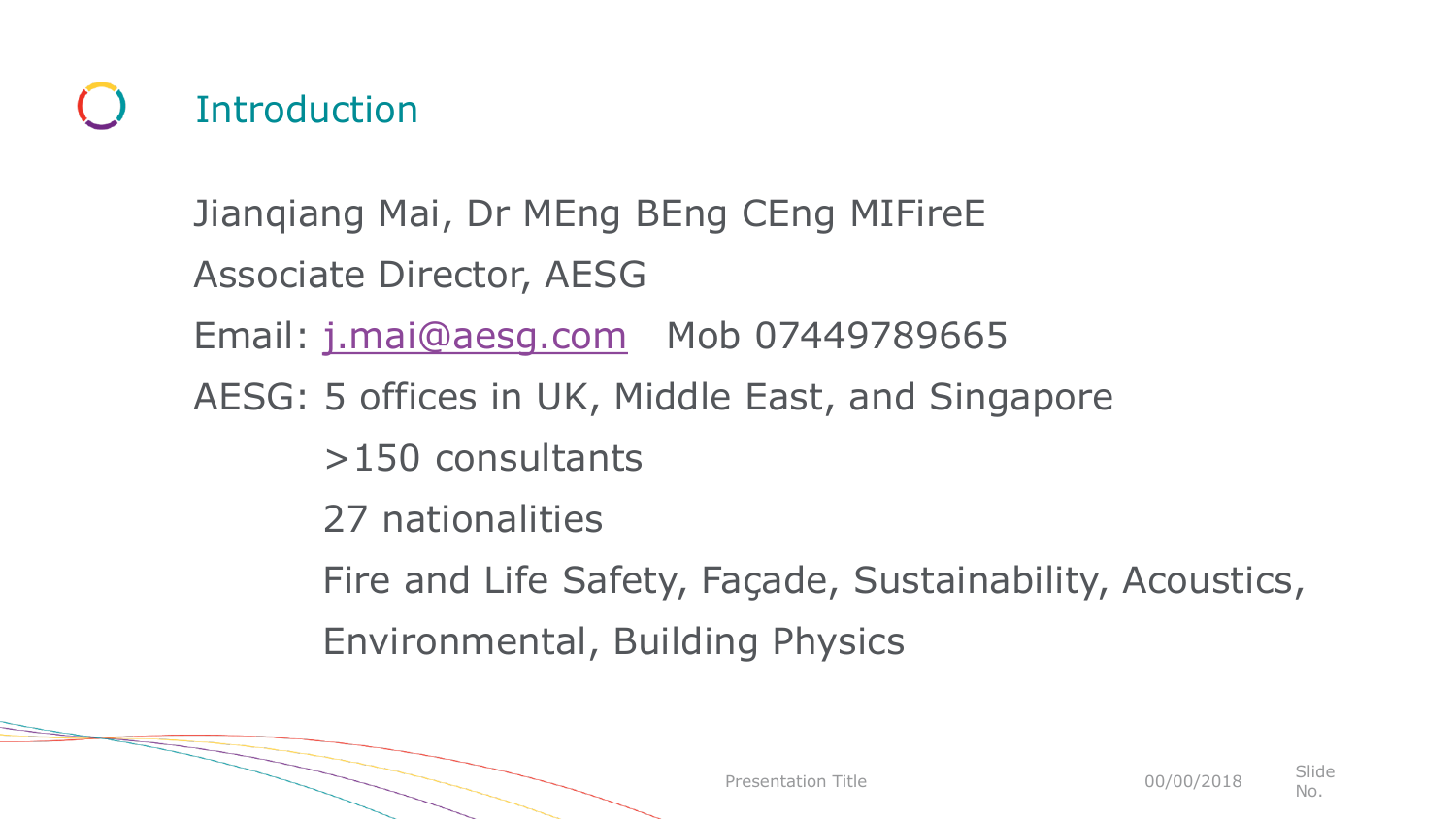## Presentation plan

- Building fires and benefits of doing CFD
- Residential corridor and stair smoke control
- Atrium smoke control system
- Atrium temperature control system
- Warehouse smoke control and extended travel distance
- Car park and basement smoke clearance
- Thermal radiation and external fire spread
- Sprinkler and smoke detection simulation
- Micro-climate simulation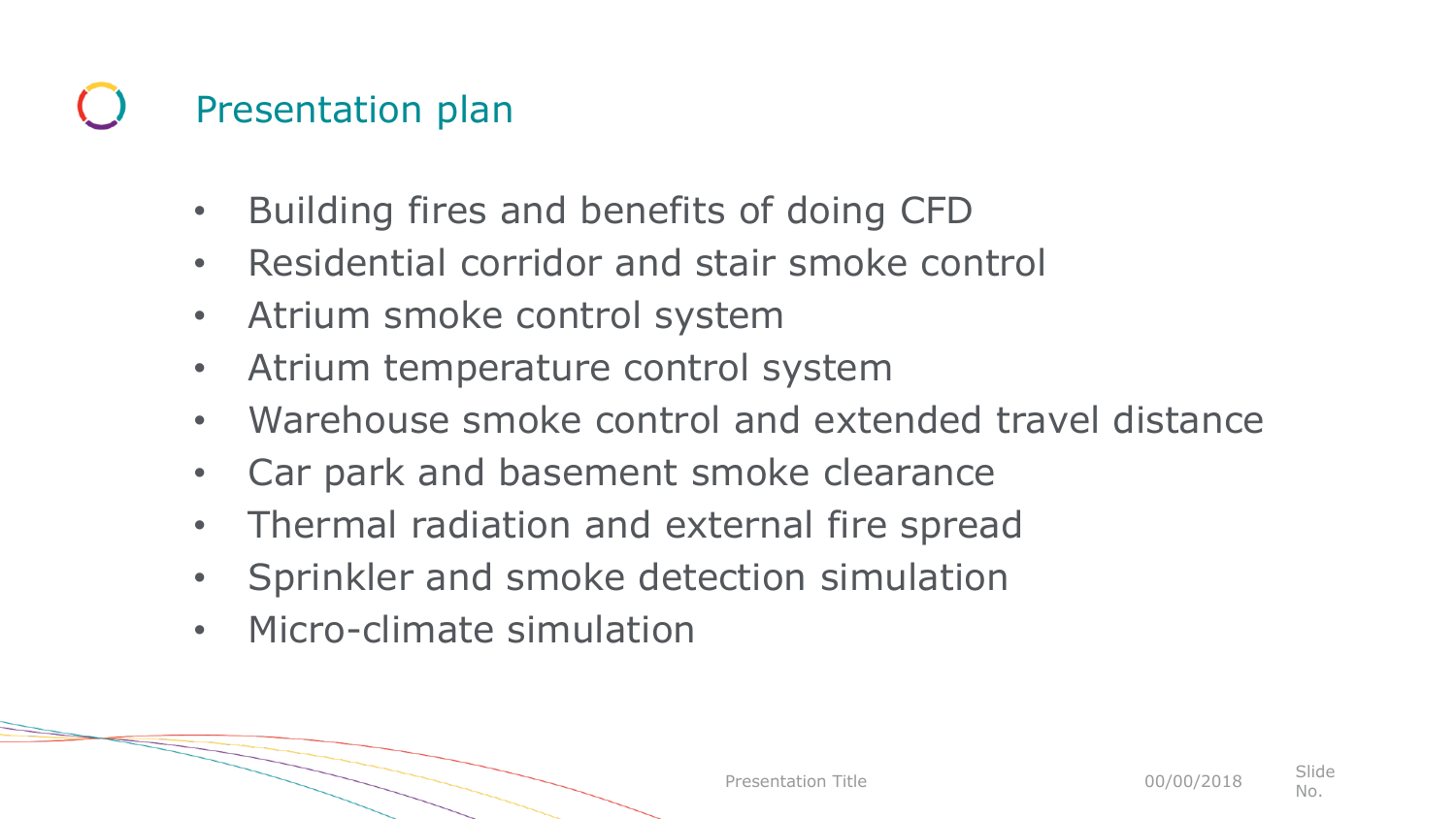## Building fires

- Grenfell Tower fire: a turning point for fire safety industry
- Fire cannot be avoided in civil buildings
- Fire risk cannot be reduced to 0
- Mitigate fire risks
	- Fire containment
	- Fire suppression
	- Smoke control
	- Evacuation
- CFD can play a significant role in fire safety
	- Today's focus is from design perspective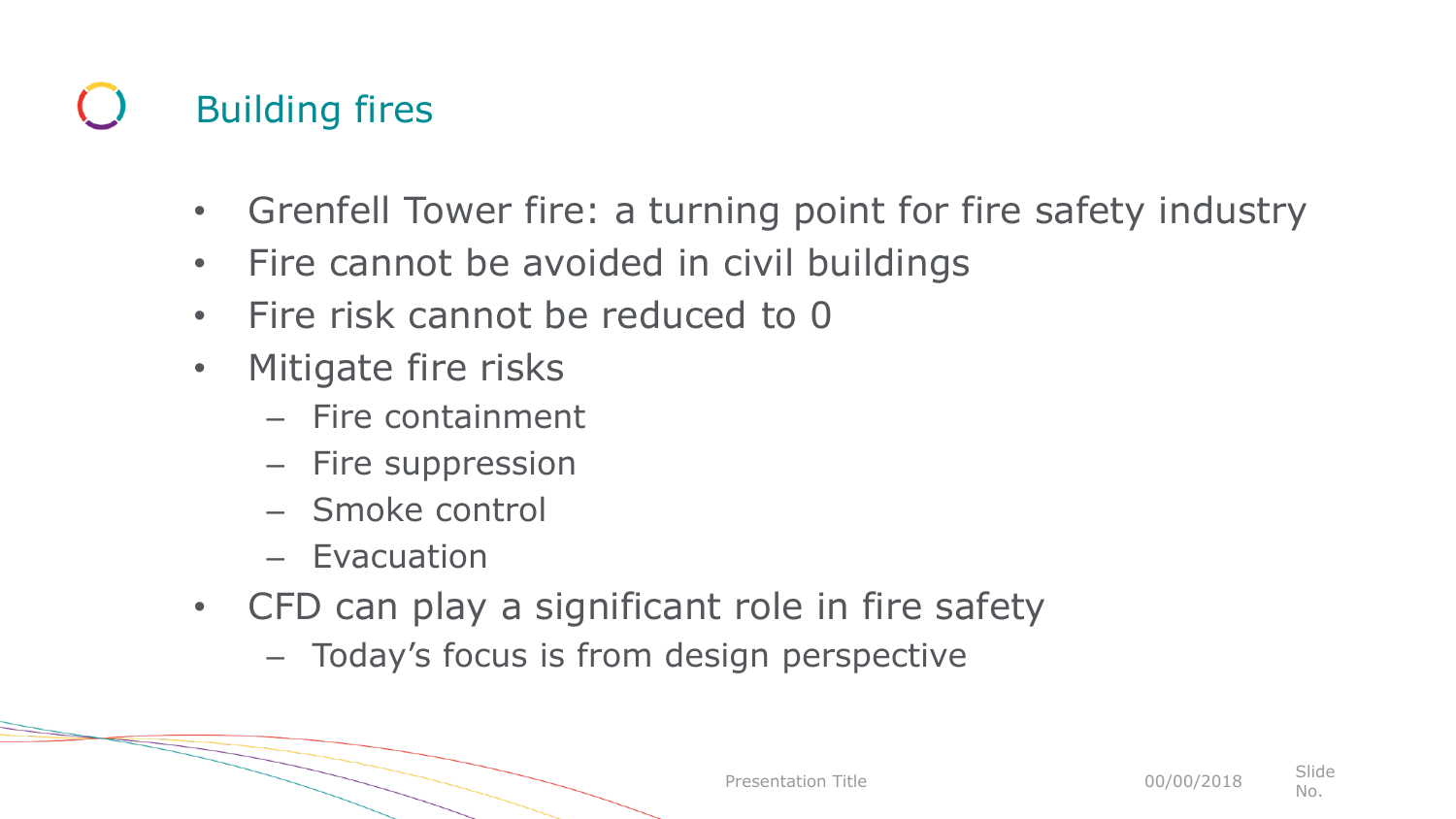# CFD

- $CFD = Computational Fluid Dynamics$
- CFD can provide dynamic fluid flow fields, heat transfer, chemical reaction, and mass transfer
- Today's focus is industry applications, not theory
- CFD software
	- FDS
	- Ansys Fluent
	- Ansys CFX
	- Others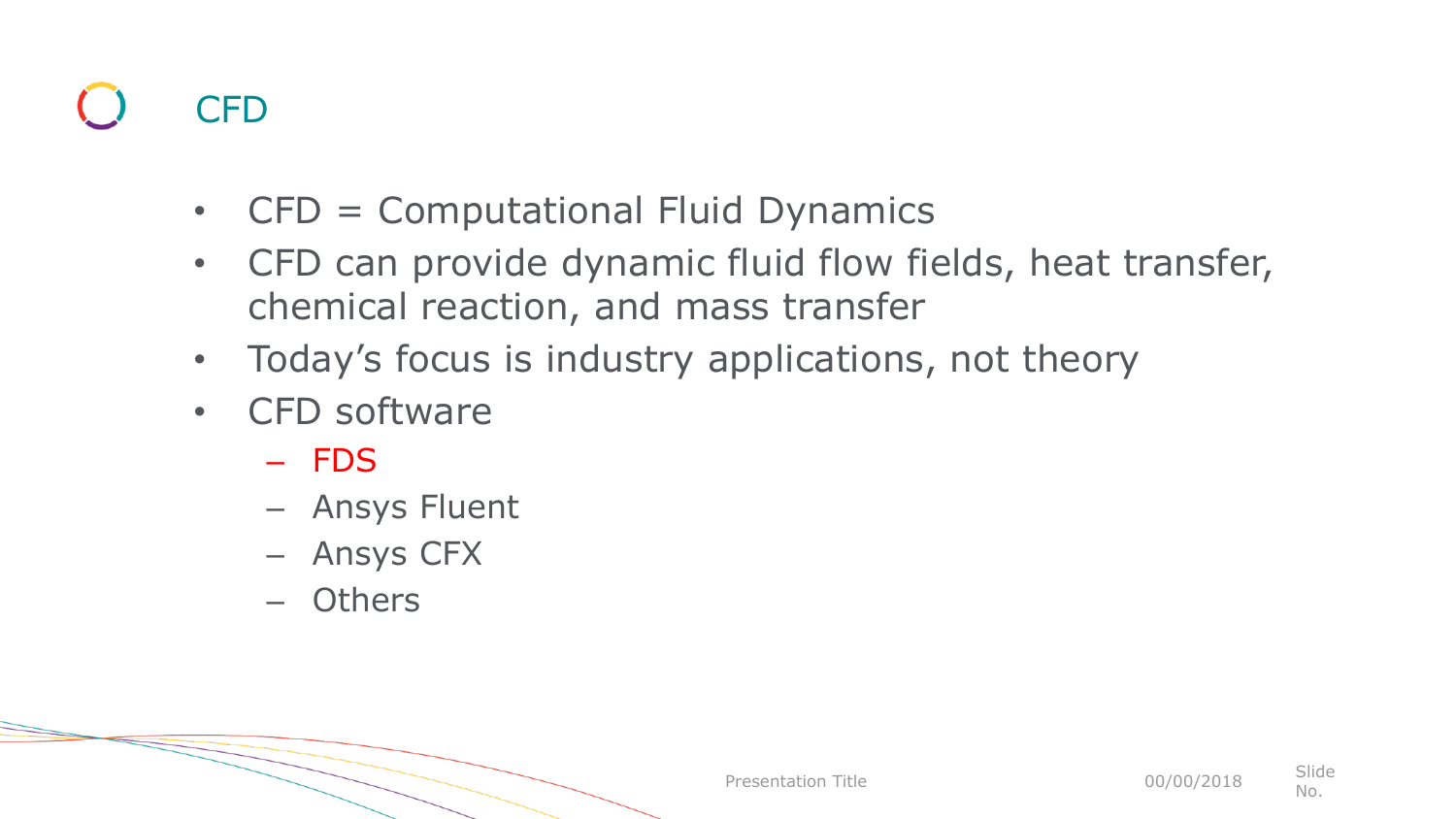### Benefits of CFD in fire and life safety in building design

- Make some complex system design possible without experimental study
- Size the required extraction flow rate of fans
- Cost effective solutions (non-fire rated glazing, fewer smoke reservoirs, less smoke vents)
- More accurate separation distance calculations
- More accurate calculation of sprinkler activation time, smoke detection time, air velocity, temperatures, pressures, and etc.
- Justify extended travel distances/reduced escape width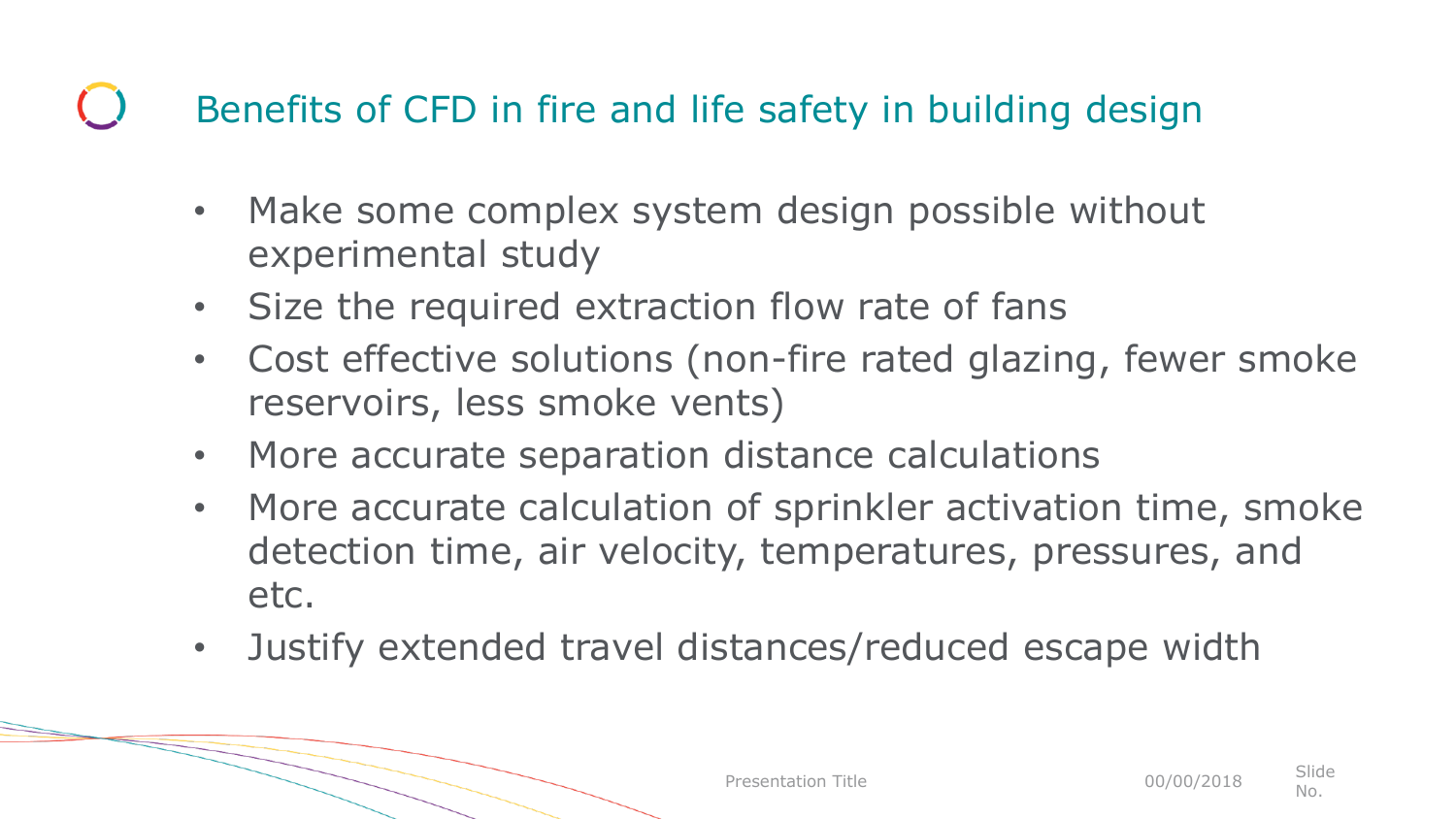- Protect escape stair
- Protect residential corridors
- Clear smoke from corridor
- Difference between small buildings and large buildings
- System types
	- Natural smoke extraction system
	- Mechanical smoke extraction system
	- Pressurization system (not in today's presentation)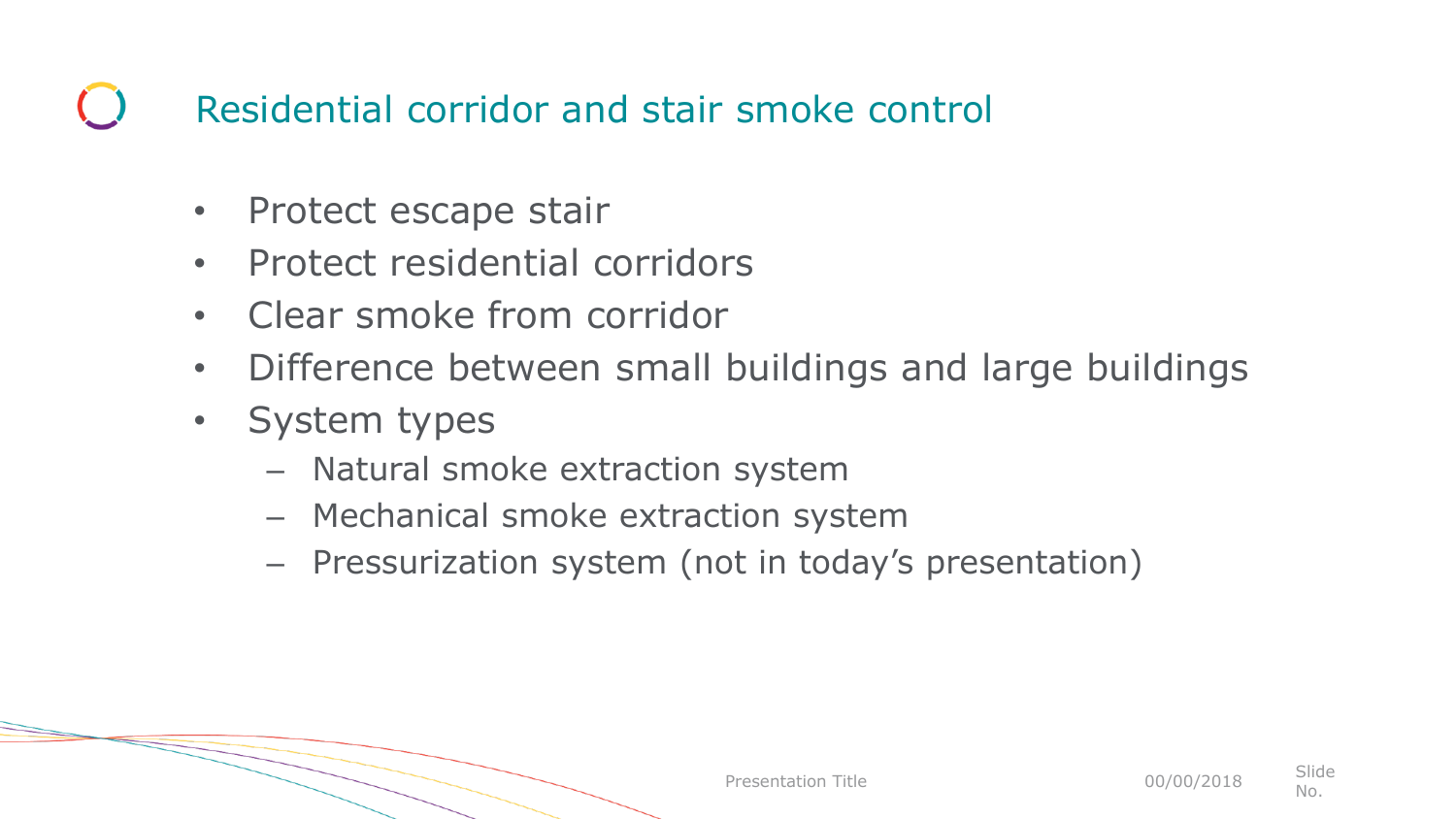#### $\qquad \qquad \bullet$ Residential corridor and stair smoke control

- System components of natural smoke extraction system
	- AOVs to corridors
	- AOVs to stair
	- Door closers
	- Smoke detection systems
	- AOV control and operation systems
	- Fire doors
	- Corridor and stair enclosures
- Design considerations
	- One flat on fire
	- Medium fire growth rate fire
	- Travel distance/exposure time

No.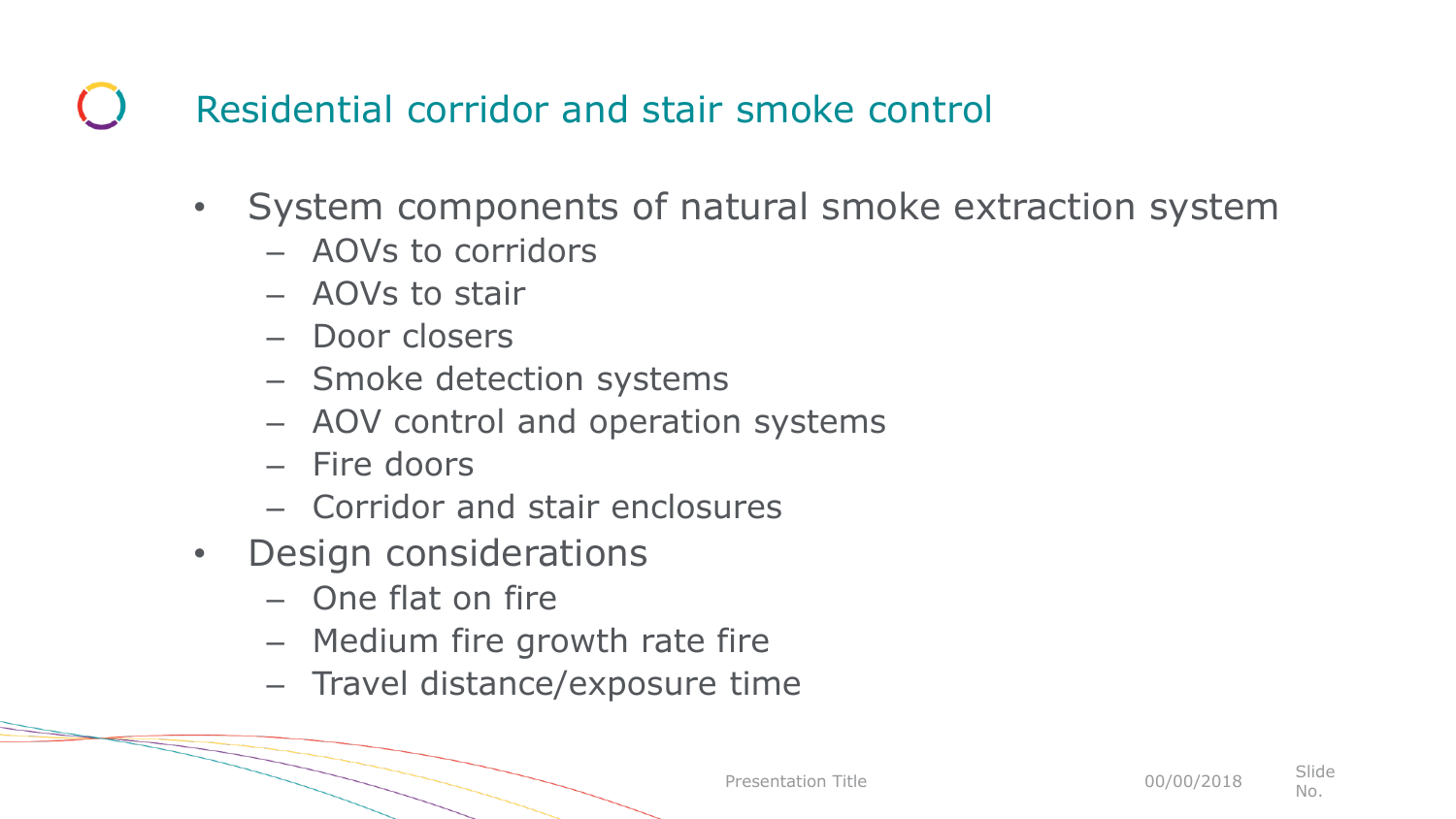- CFD example of natural smoke extraction system
	- Typically for buildings less in 30m in height
- What are important
	- Geometry
	- Boundary conditions
	- Vents
	- Design fire



No.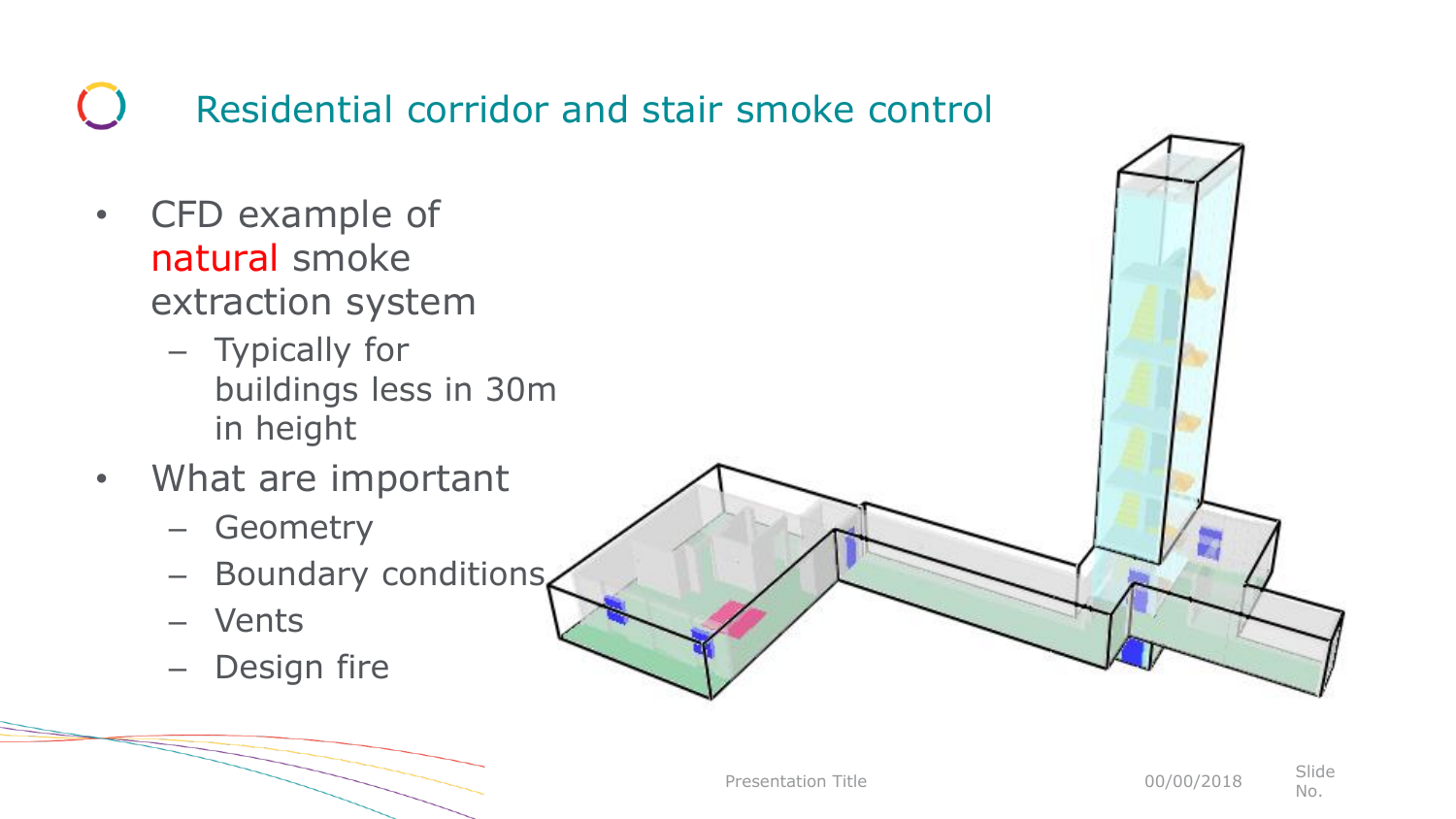- System components of mechanical smoke extraction system
	- Extraction fans and smoke shafts to corridors
	- AOVs to stair
	- Door closers
	- Smoke detection systems
	- AOV control and operation systems
	- Fire doors
	- Corridor and stair enclosures
- Design considerations
	- One flat on fire
	- Medium fire growth rate fire
	- Door open forces
	- Time to tenability recover/smoke clearance time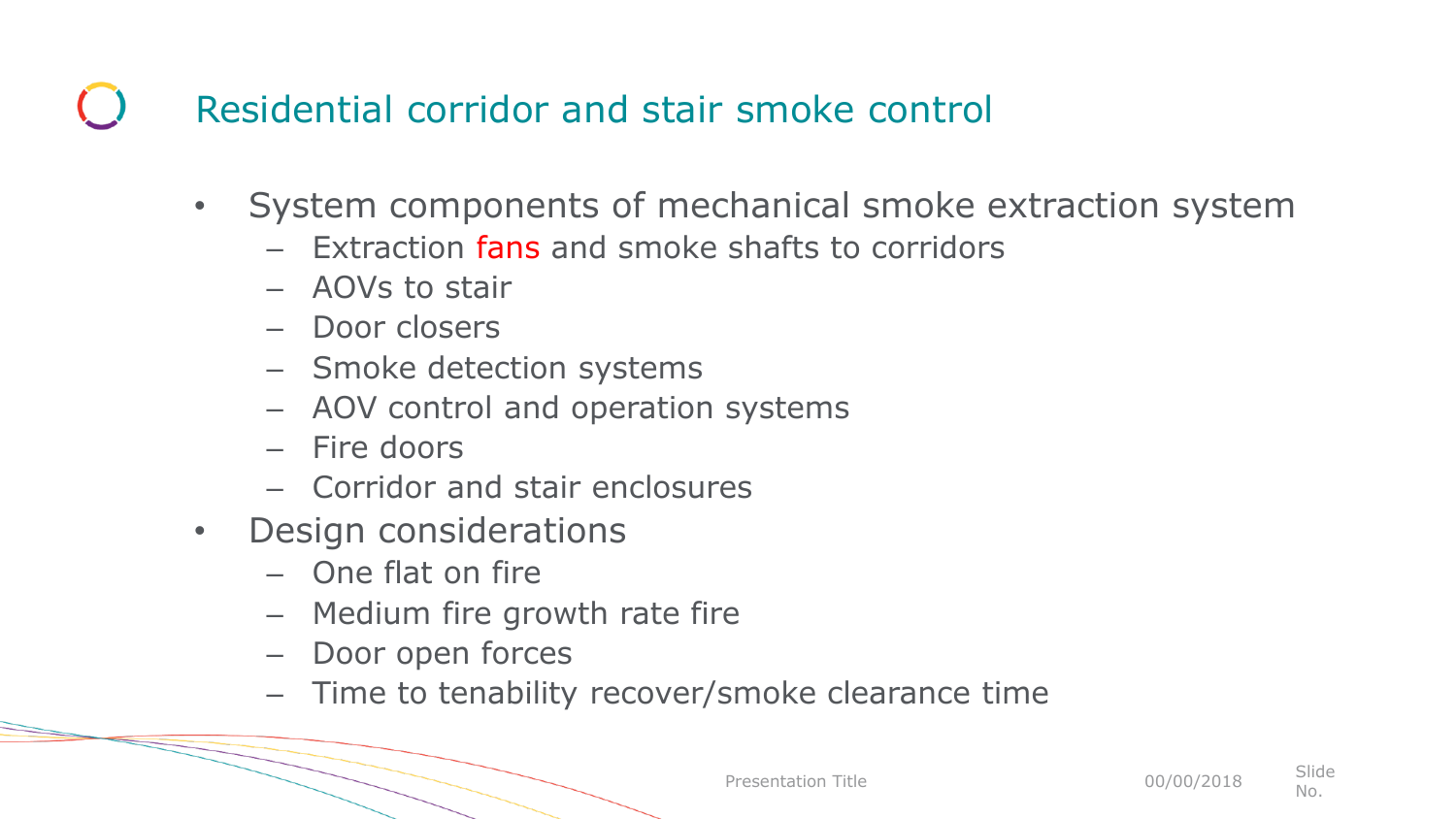- CFD example of mechanical smoke extraction system
	- Geometry
	- Boundary conditions
	- Design fire
	- Ext. flow rate?
	- Pressure (door open force)
	- Travel distances and tenable conditions

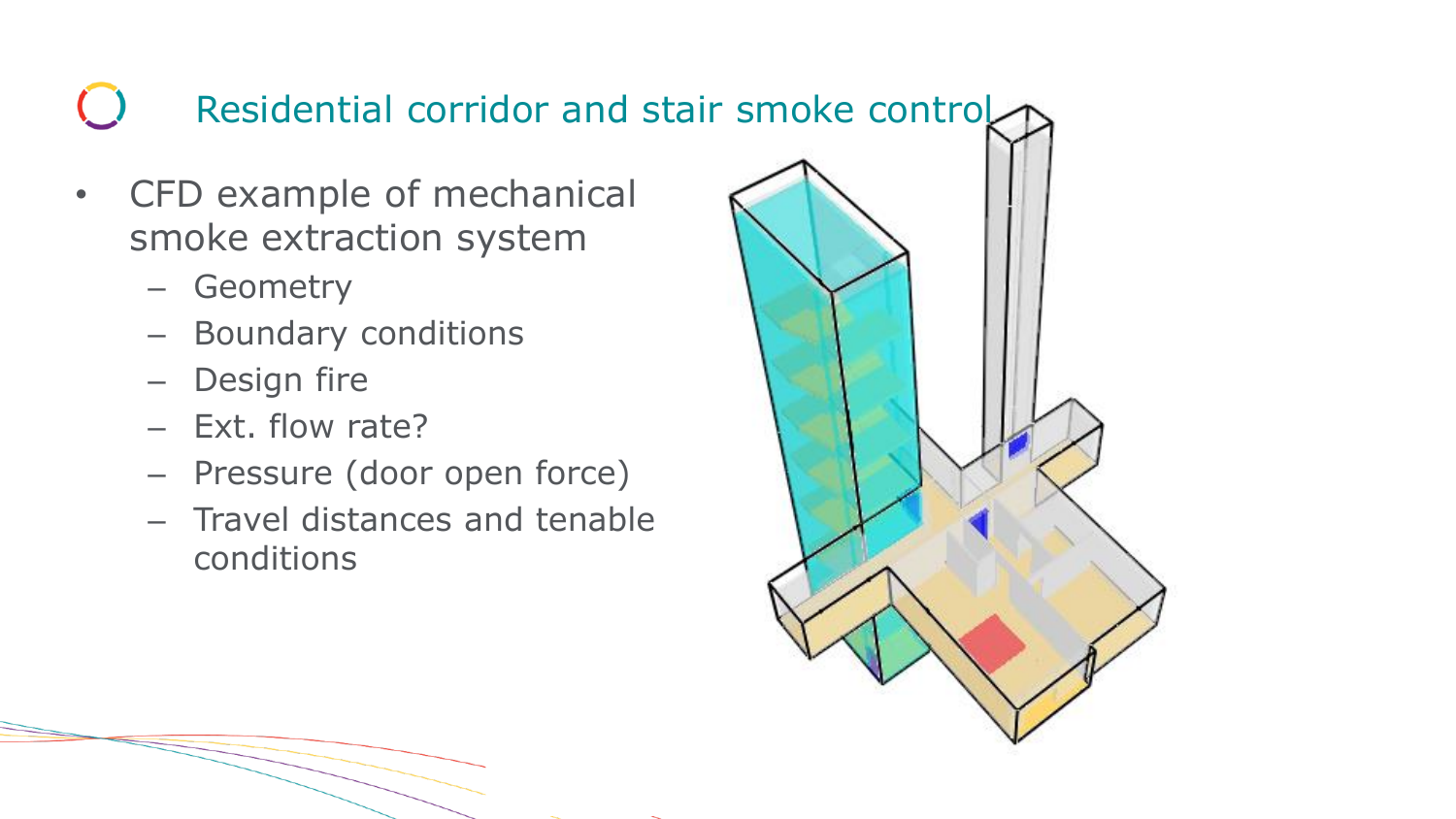## Atrium smoke control system

- Atrium smoke control system – tenability
- Atrium with open balcony escape routes
- Typically used for buildings adopt simultaneous evacuation
- Difficult for FF phase of residential buildings

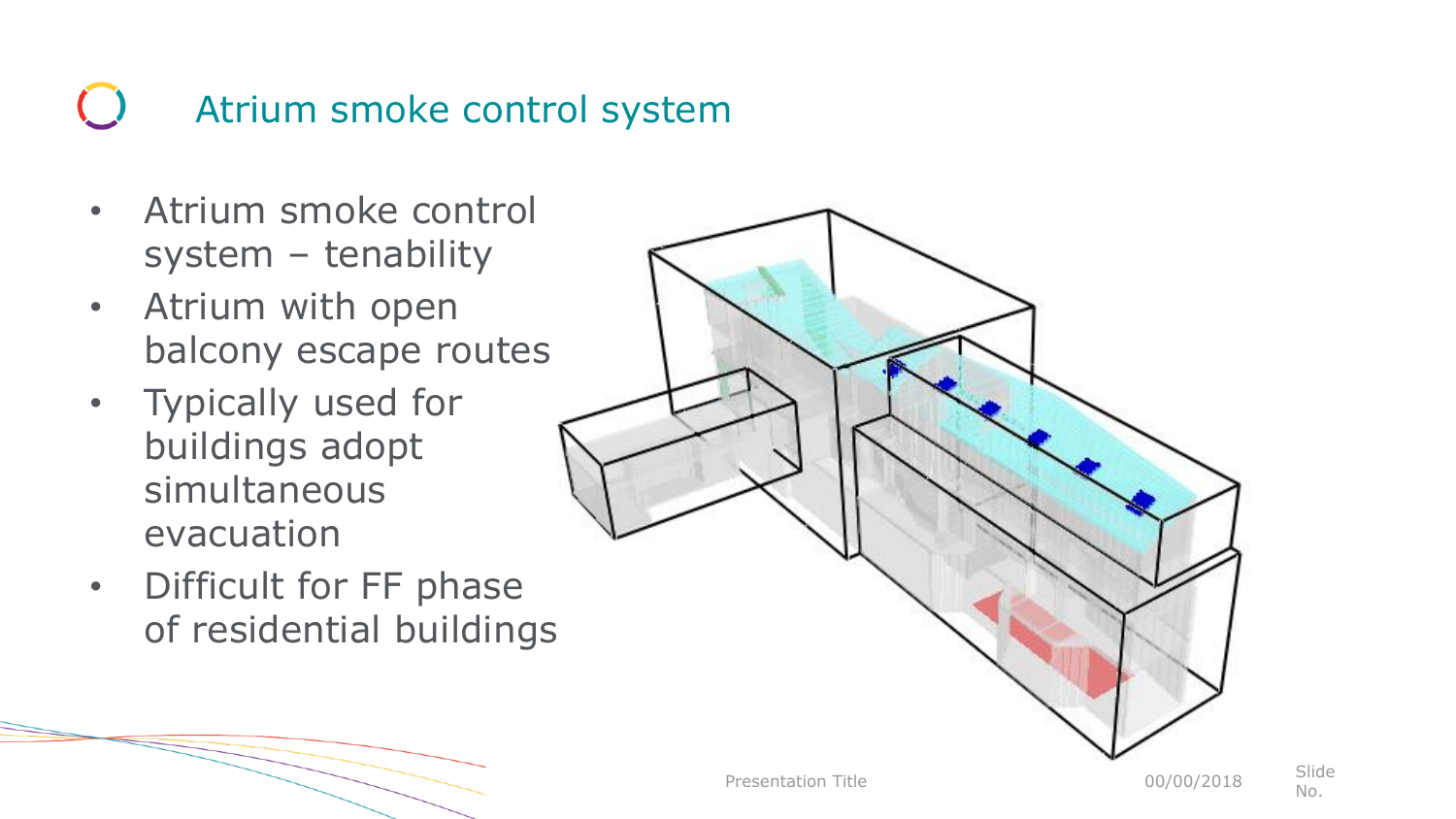## Atrium smoke control system• Temperature control system • Used to justify the fire rating of the atrium façade • Smoke retardant construction instead of fire rated • D30, D60, D90, D120, DA Presentation Title 600 and 00/00/2018 Slide Time: 468.0

Slice temp °C.

203.9

185.4

166.8

148.3

129.8

111.2

92.68

74.14

55.59

37.05

18.51

No.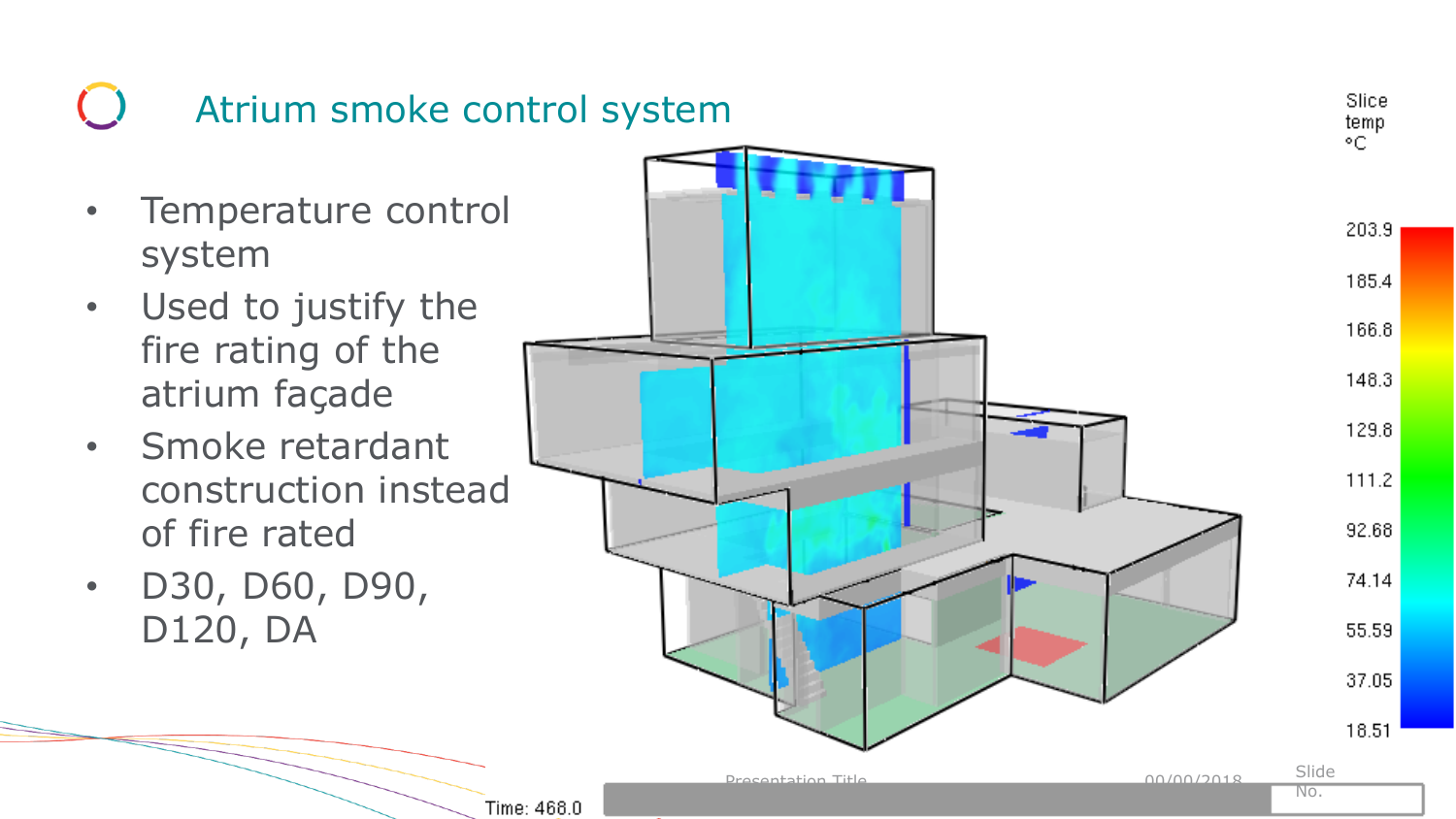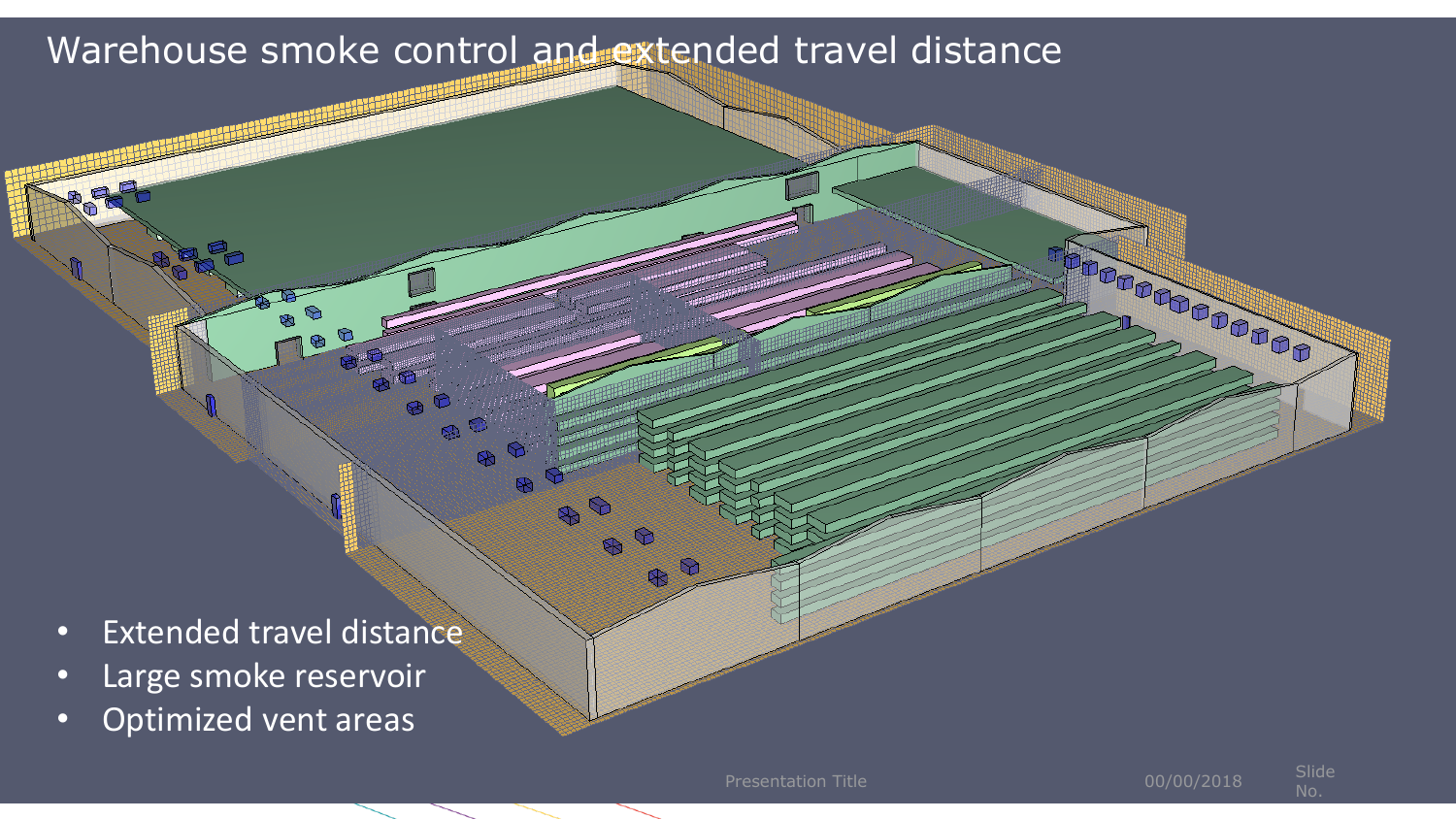#### Car park and basement smoke clearance $\overline{(\ )}$

- CFD example of car park smoke clearance system
	- Jet fans
	- Air changes
	- Stagnant areas



Slice vel  $m/s$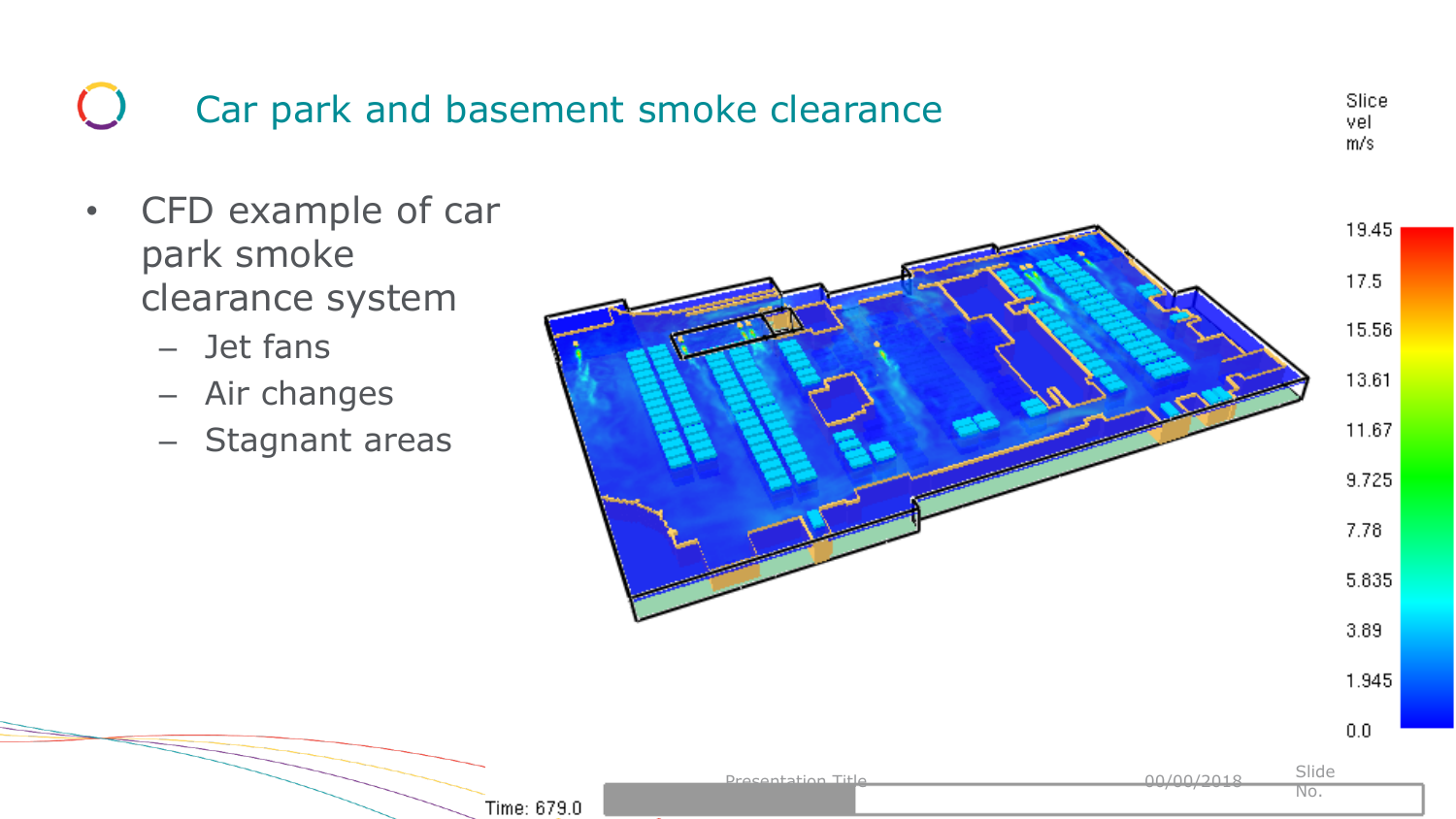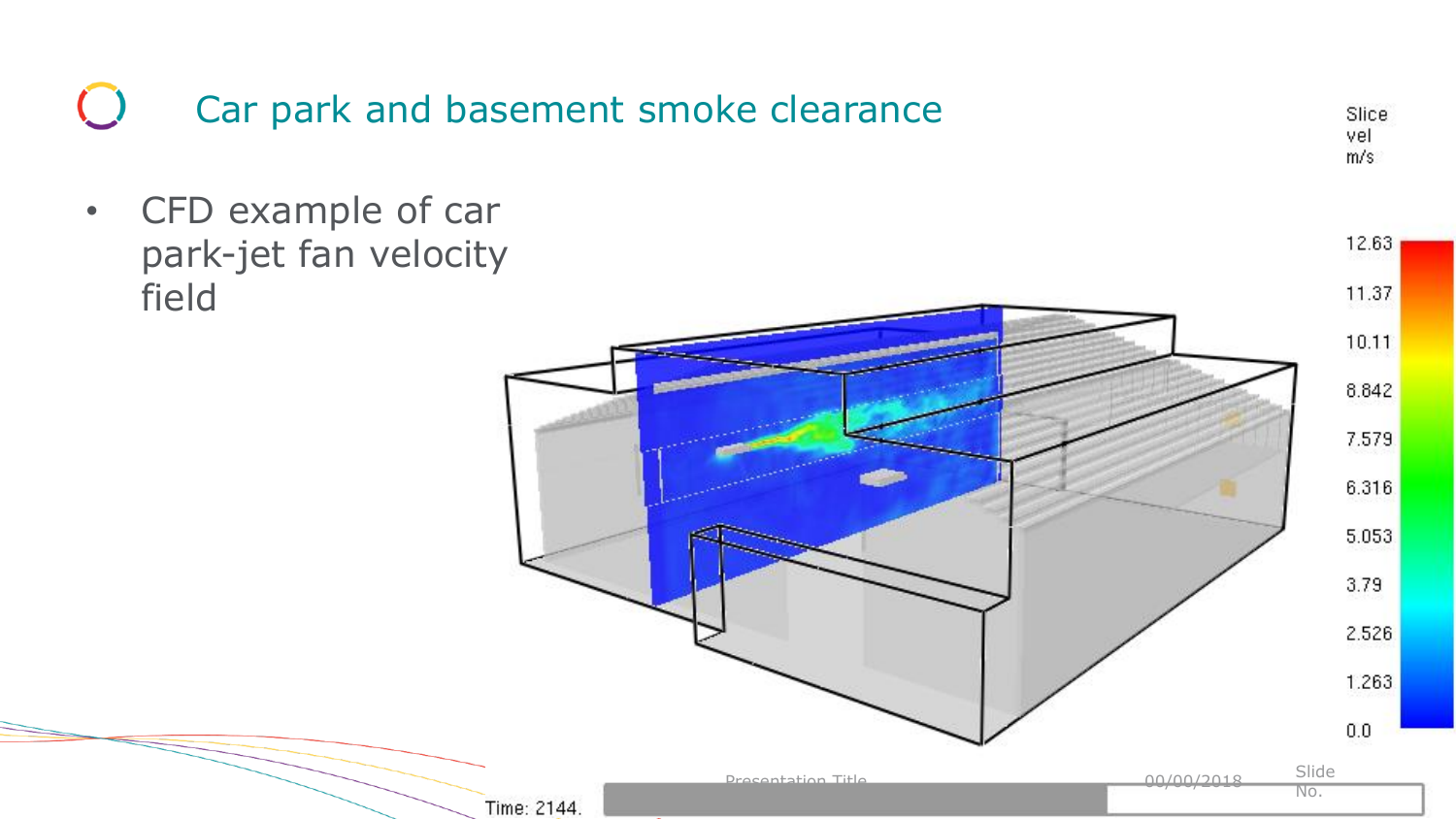#### Thermal radiation and external fire spread**Bndry** rad kW/m2 • CFD example of 61.92 thermal radiation 47.38 simulation 32.83 – Simple boundaries BR  $10.0$ 187 3.732 – Complex  $-10.82$ boundaries CFD  $-25.36$ – Can take into  $-39.91$ consideration of humidity  $-54.46$  $-69.01$  $-83.56$ Presentation Title 600 and 00/00/2018 Slide No. Time: 50.0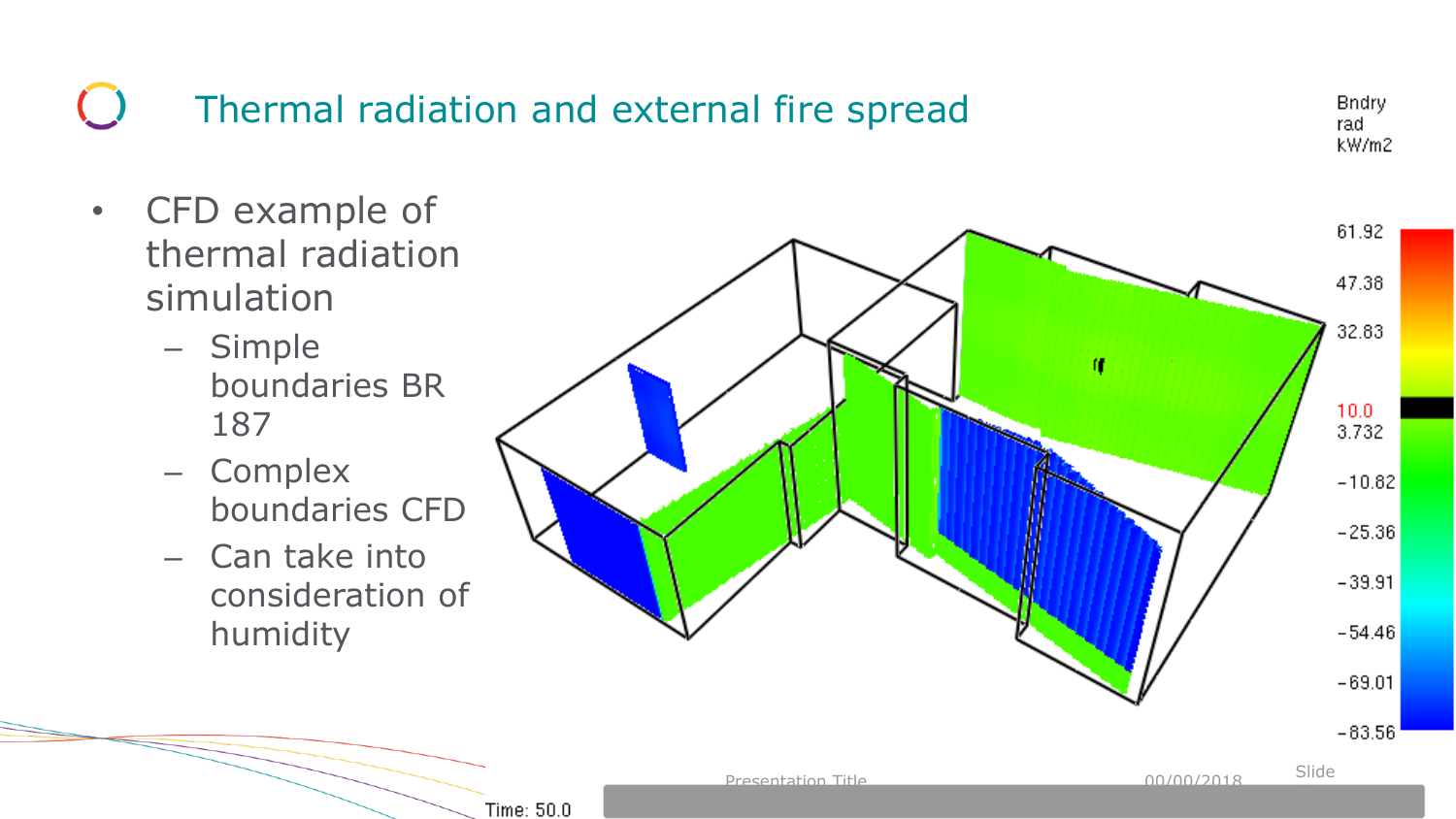#### Sprinkler and smoke detection simulation $\begin{pmatrix} 1 \\ 1 \end{pmatrix}$

- CFD example of sprinkler activation
	- Sprinkler activation time
	- Water spray pattern
	- Coverage area



|            | <b>Presentation Title</b> | 00/00/2018 | Slide |
|------------|---------------------------|------------|-------|
| Time: A.0. |                           |            | TVO.  |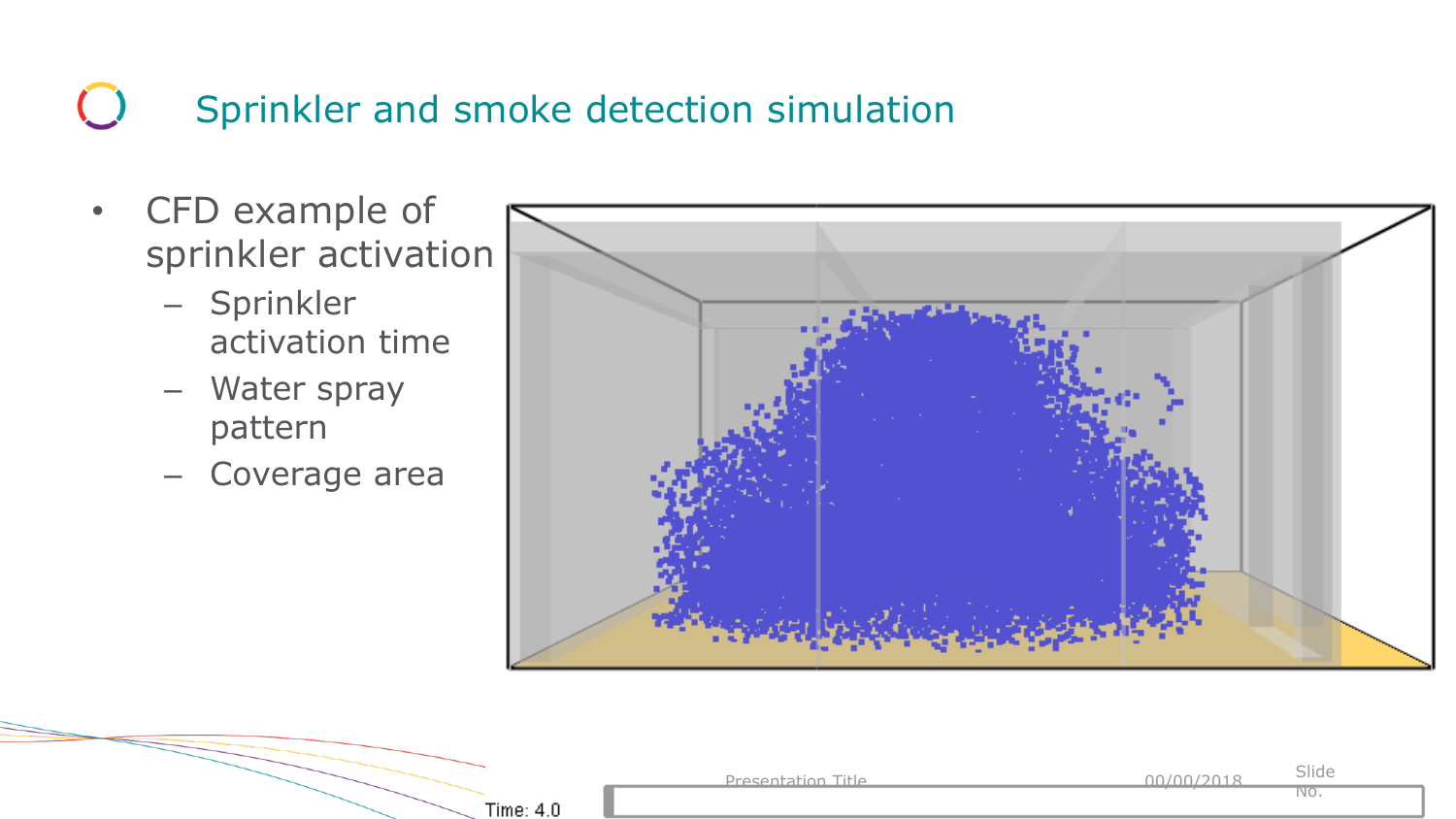### Micro-climate simulation $\overline{(\ }$

- CFD example of air conditioning systems
	- Blow cool air in
	- Extract warm air
	- Control temperature and humidity
	- Heat sources include heaters, human bodies, solar energy



Presentation Title 00/00/2018 Slide

No.

Time: 2970.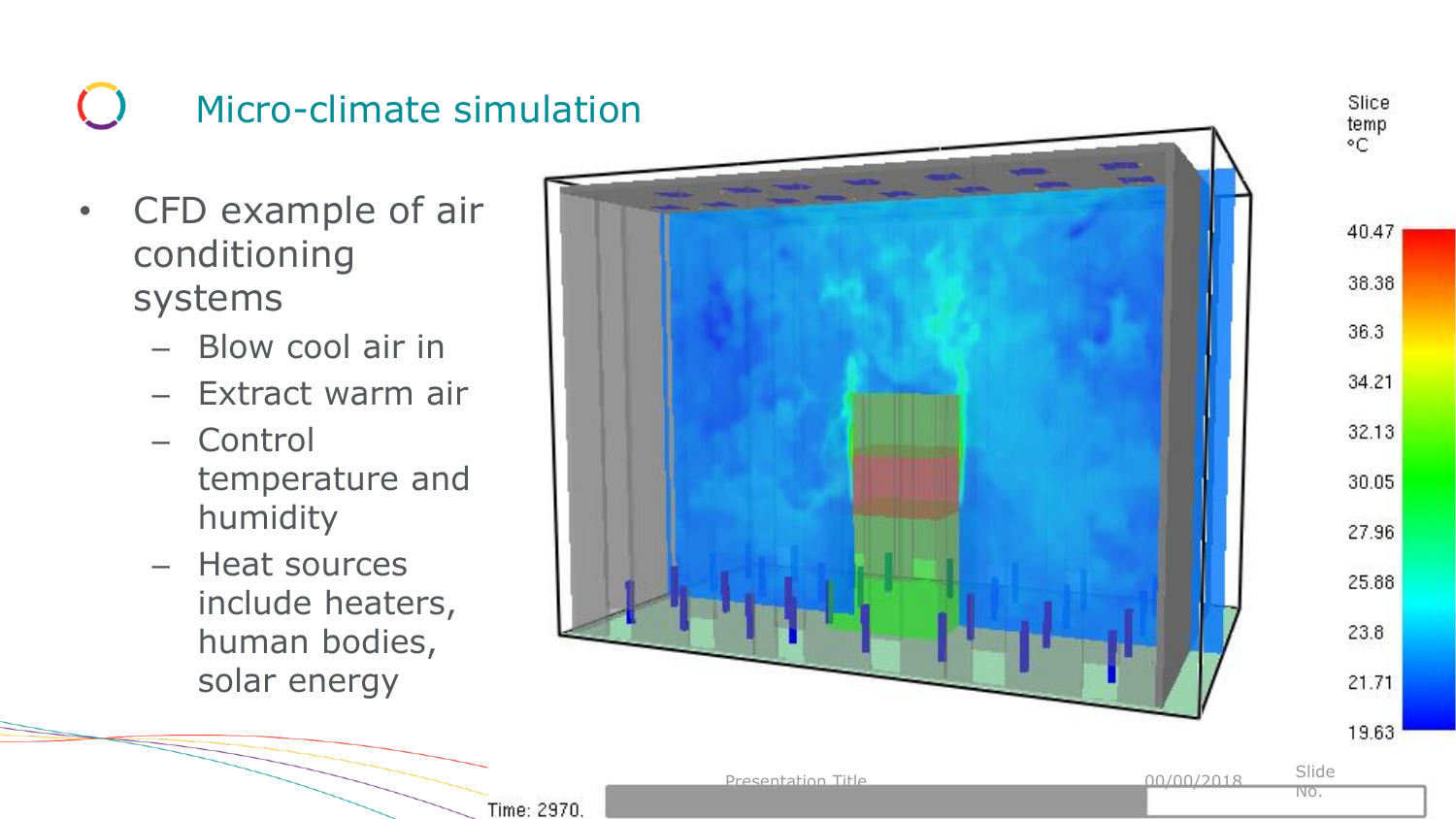## Complex geometry – is it an issue?

- With the help of Pyrosim, complex geometry can be simulated reasonably good for most buildings by FDS
- Some complex geometries cannot be simulated reasonably good by FDS and should use other software
- Computer power limit

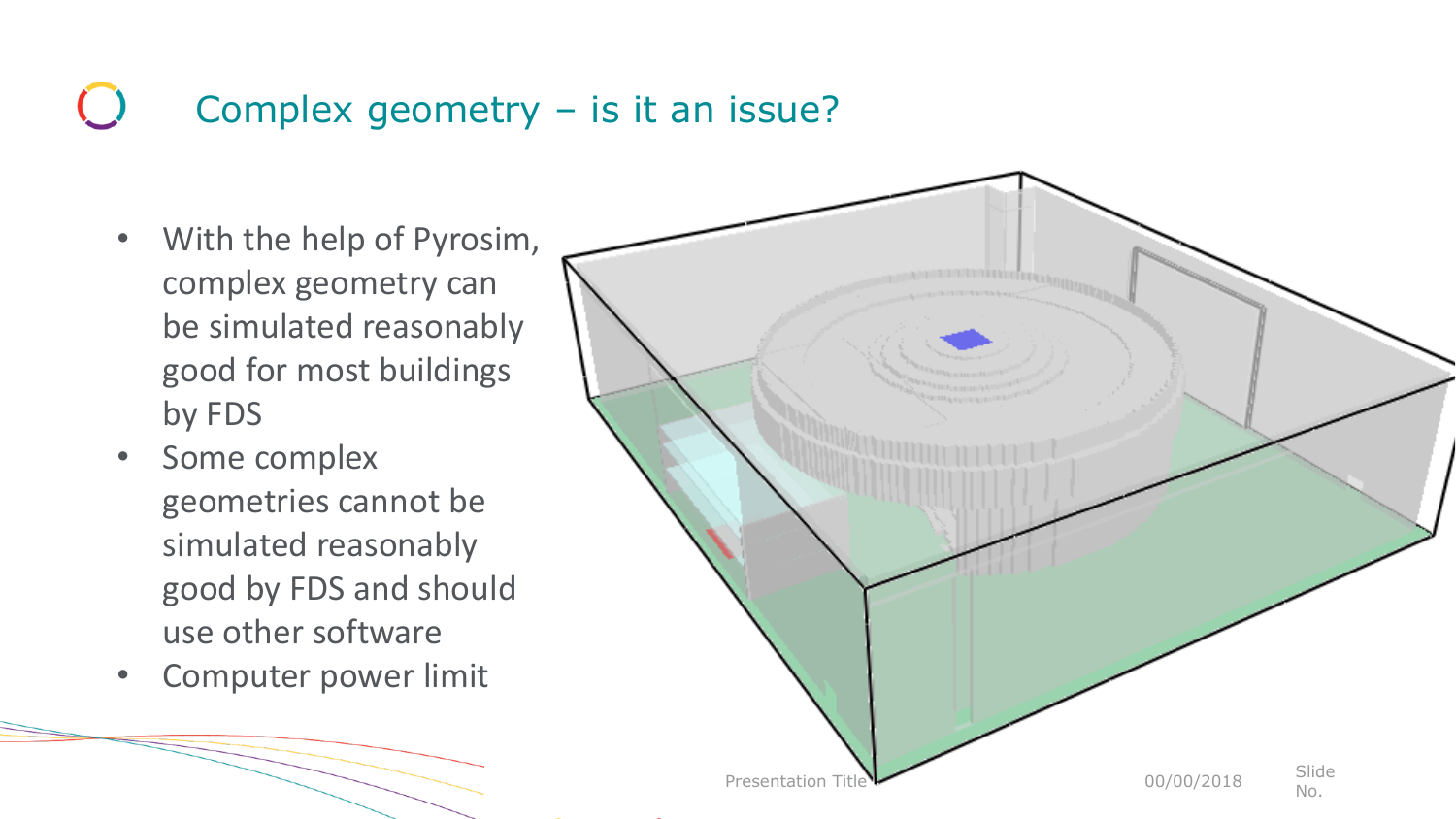## Physical thermal properties

- Density, specific heat, thermal conductivity, and thickness of walls/floors/ceilings
- Fire size, fire growth rate, soot/species yields, and chemical reaction
- Flame temperature
- Thermal radiation from flames
- Heat of combustion of fuel
- Heat production per kilogram of Oxygen (13.1MJ/kg)
- Humidity, ambient temperature, and ambient atmospheric pressure
- Multi-layer walls/ceilings/floors U-value of building elements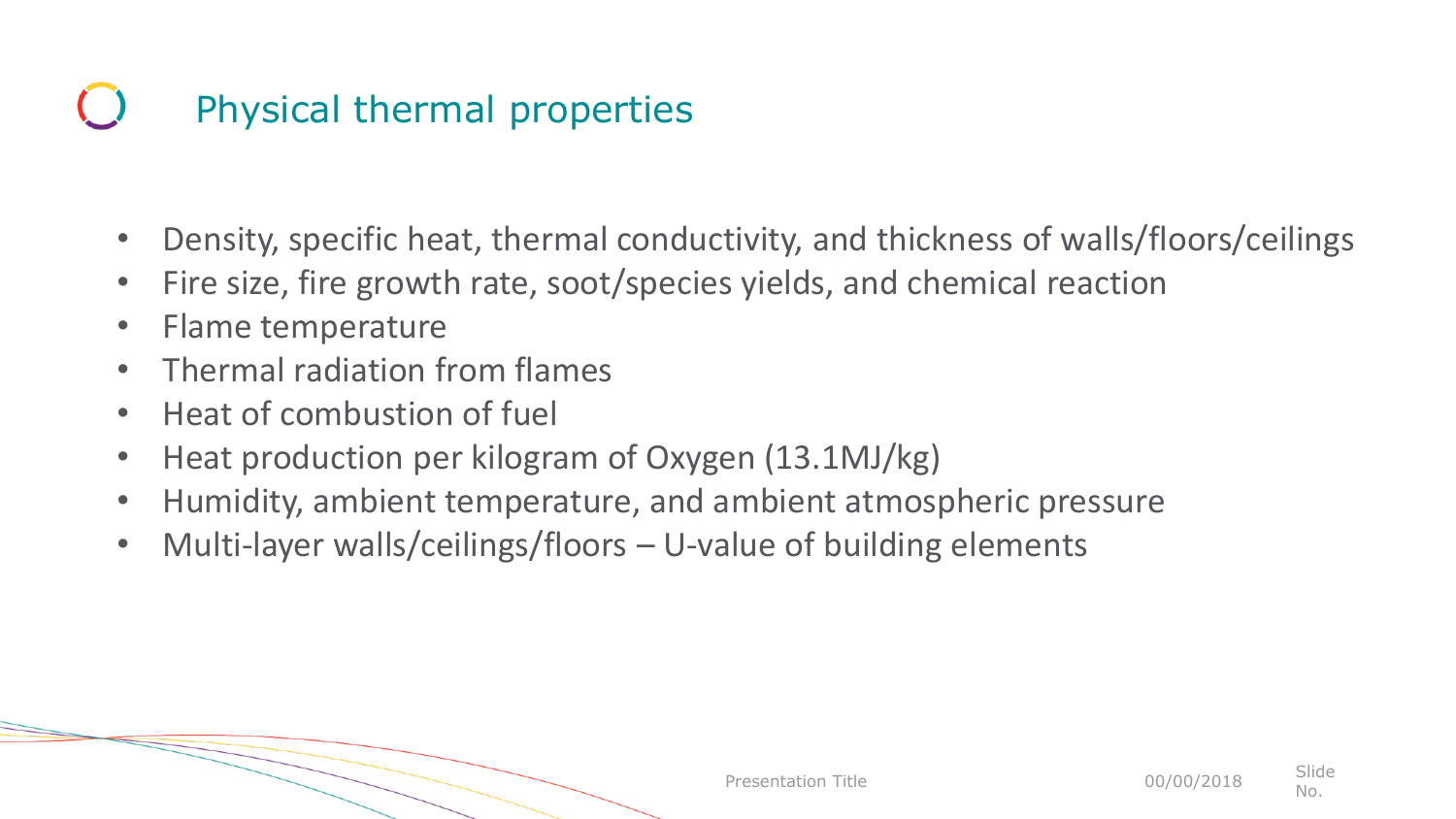## Other properties

- Activation of fire protection facilities
- Timeline of events during simulation
- Door open/close closing time, opening force
- Vents open/close (automatic or manual), ramp up/down, area, installation height, installation direction
- Fan performance activation, ramp up/down, fan curve
- Movement of fires (e.g. travelling fire)
- Tenability for escape
- Tenability for firefighting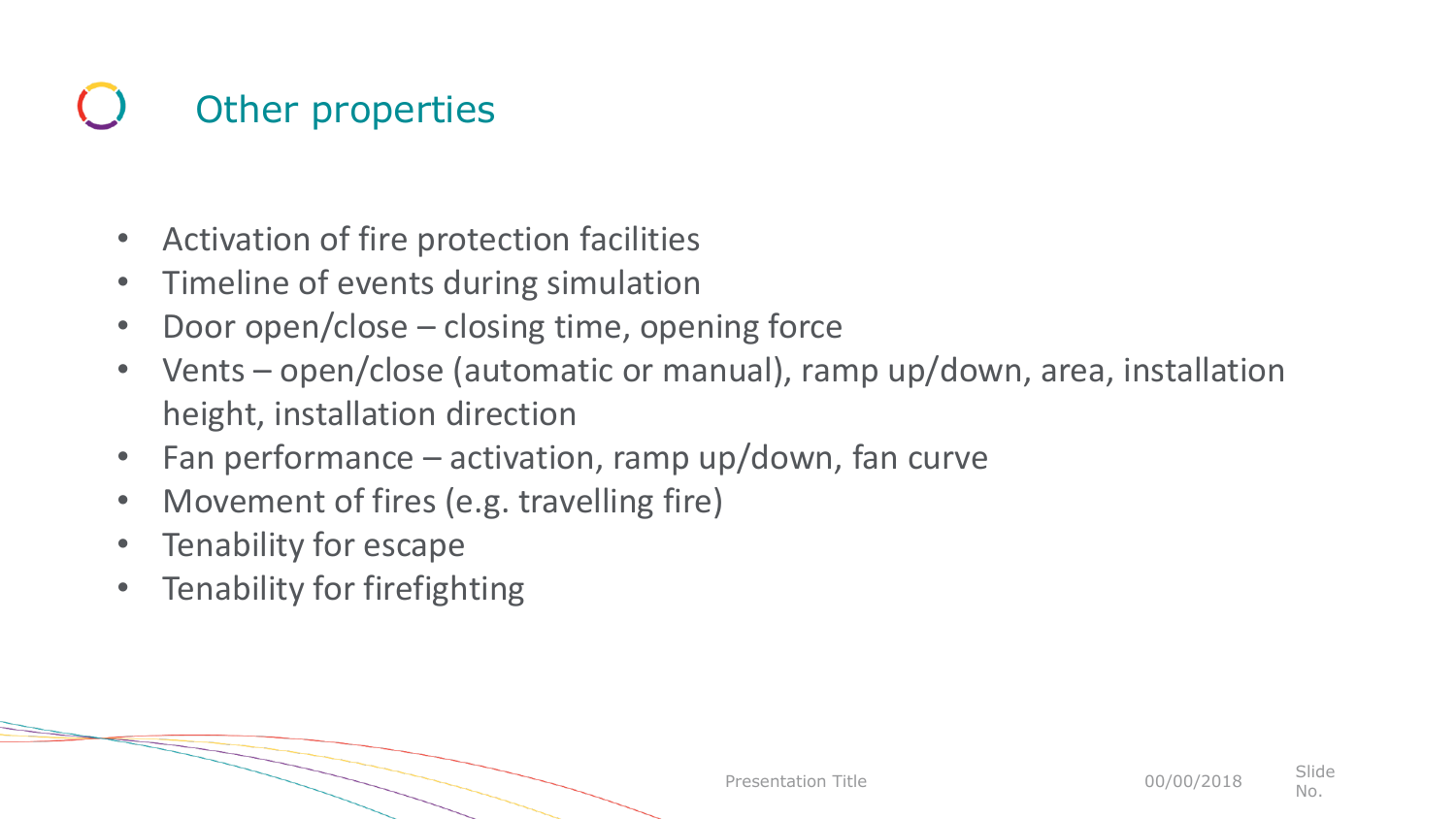### QDR report and CFD model  $(\ )$

- QDR = qualitative design review => CFD inputs
- Approval of QDR report by building control
- 3<sup>rd</sup> party review
- Fire service consultation
- Client's design aspiration
- CFD report
- ME design
- Management and maintenance of systems